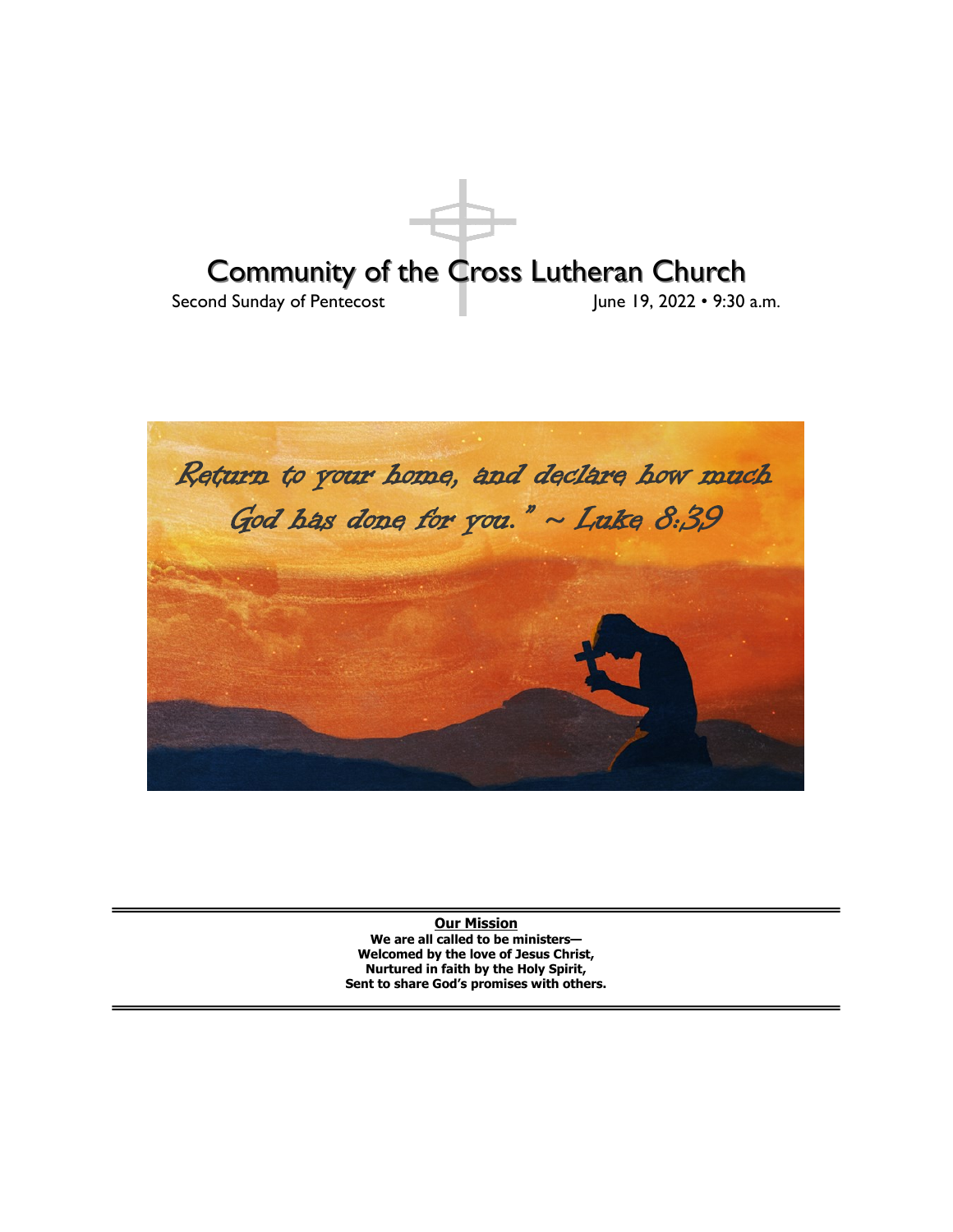# **GATHERING**

\* Please stand as you are able.

**PRELUDE** *There is a Balm in Gilead"* Tune: Spiritual Marsha Gullickson Setting Pam Gervais

**PRELUDE** *Special Father's Day Music* 

## **WELCOME & ANNOUNCEMENTS**

## **\*CALL TO WORSHIP / INVOCATION**

## **\*CONFESSION AND FORGIVENESS**

P: Most merciful God,

**C: We humbly admit that we need your help. We confess that we have wandered from your way; we have done wrong, and we have failed to do what is right. You alone can save us. Have mercy on us: wipe out our sins and teach us to forgive others. Bring forth in us the fruit of the Spirit. This we ask in the name of Jesus our Savior.**

P: Our Lord Jesus Christ says, "If you forgive the sins of anyone, they are forgiven." Assured by his word and promise, I forgive you all your sins in the name of the Father, and of the Son, and of the Holy Spirit. **C: Amen.**

**OPENING HYMN** *"Come, Thou Almighty King"* ELW #408 **\*GREETING**  *P: The grace of our Lord Jesus Christ, the love of God, and the communion of the Holy Spirit be with you all.* **C: And also with you. \*KYRIE** - "Kyrie Eleison" translates to Lord have mercy Setting 8, ELW p.184

| *HYMN OF PRAISE | "Glory To God" | Setting 8, ELW p.185 |
|-----------------|----------------|----------------------|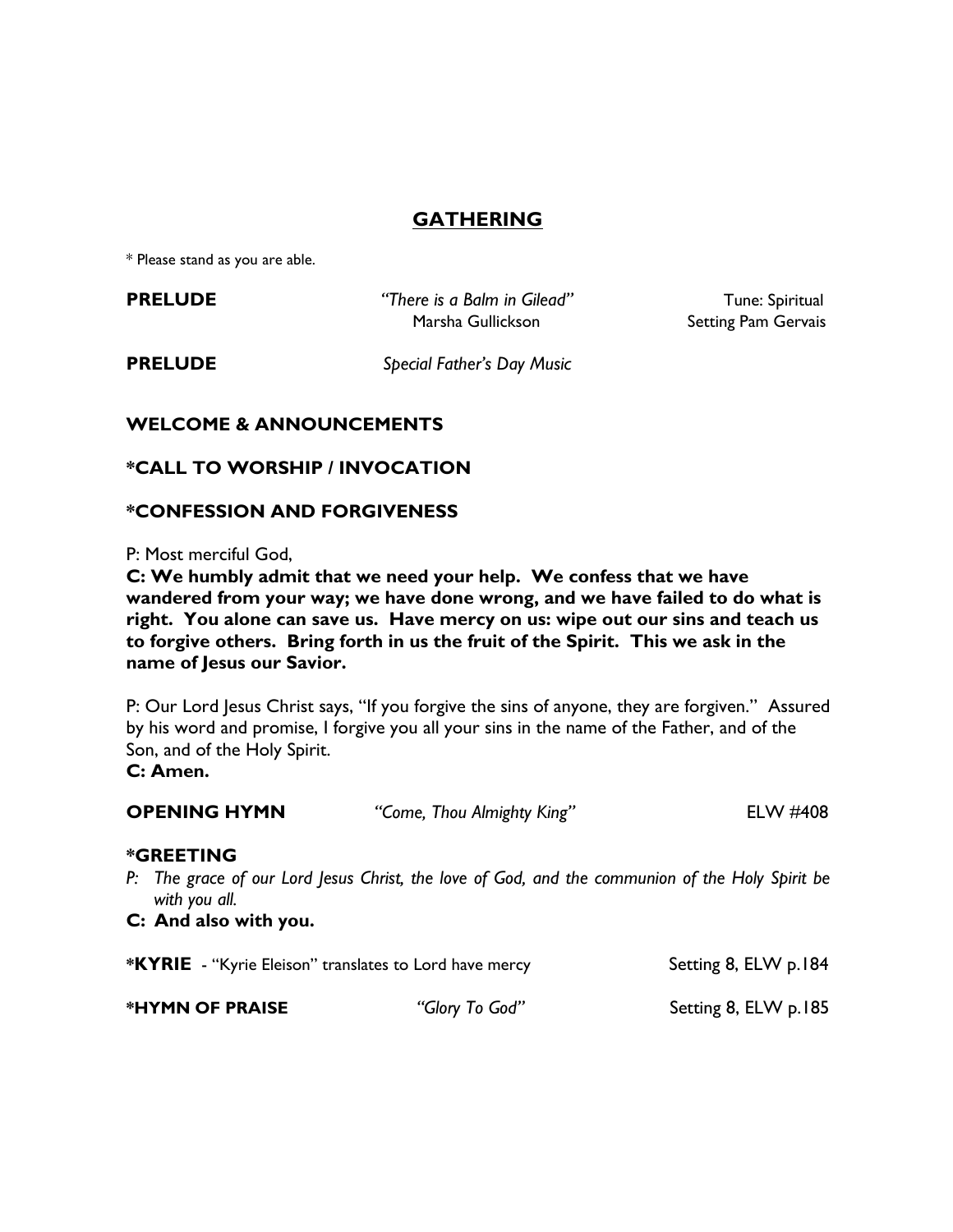## **\*PRAYER OF THE DAY**

- *P: The Lord be with you.*
- **C: And also with you.**
- *P: Let us pray.*
- **C: O Lord God, we bring before you the cries of a sorrowing world. In your mercy set us free from the chains that bind us, and defend us from everything that is evil, through Jesus Christ, our Savior and Lord. Amen.**

| <b>WORD</b>                                                                           |                                                   |                            |  |  |  |
|---------------------------------------------------------------------------------------|---------------------------------------------------|----------------------------|--|--|--|
| <b>CHILDREN'S SERMON</b>                                                              |                                                   | Presenter: Jenna Trenbeath |  |  |  |
| <b>FIRST READING</b>                                                                  |                                                   | Isaiah $65:1-9$            |  |  |  |
| <b>SECOND READING</b>                                                                 |                                                   | Galatians 3:23-29          |  |  |  |
| <b><i>*GOSPEL ACCLAMATION</i></b>                                                     | "Alleluia"                                        | Setting 8, ELW p. 188      |  |  |  |
| <b><i>*GOSPEL</i></b>                                                                 |                                                   | Luke 8:26-39               |  |  |  |
| P: The Holy Gospel according to St. Luke the 8th Chapter.<br>C: Glory to you, O Lord. |                                                   |                            |  |  |  |
| P: The Gospel of our Lord.<br>C: Praise to you, O Christ.                             |                                                   |                            |  |  |  |
| <b>SERMON</b>                                                                         |                                                   | Pastor Erik Sevig          |  |  |  |
| <b>HYMN OF THE DAY</b>                                                                | "Come, Join the Dance of Trinity"                 | ELW $#412$                 |  |  |  |
| <b>APOSTLES' CREED</b>                                                                |                                                   |                            |  |  |  |
| <b>OFFERING AND PRAYERS</b>                                                           |                                                   |                            |  |  |  |
| <b>OFFERING</b>                                                                       | "Many and One"<br>Natalie Boehne and Sandy Knight | Angrisano, Hart, & Liles   |  |  |  |
| <b>*OFFERTORY</b>                                                                     | "Create in Me a Clean Heart"                      | ELW #186                   |  |  |  |